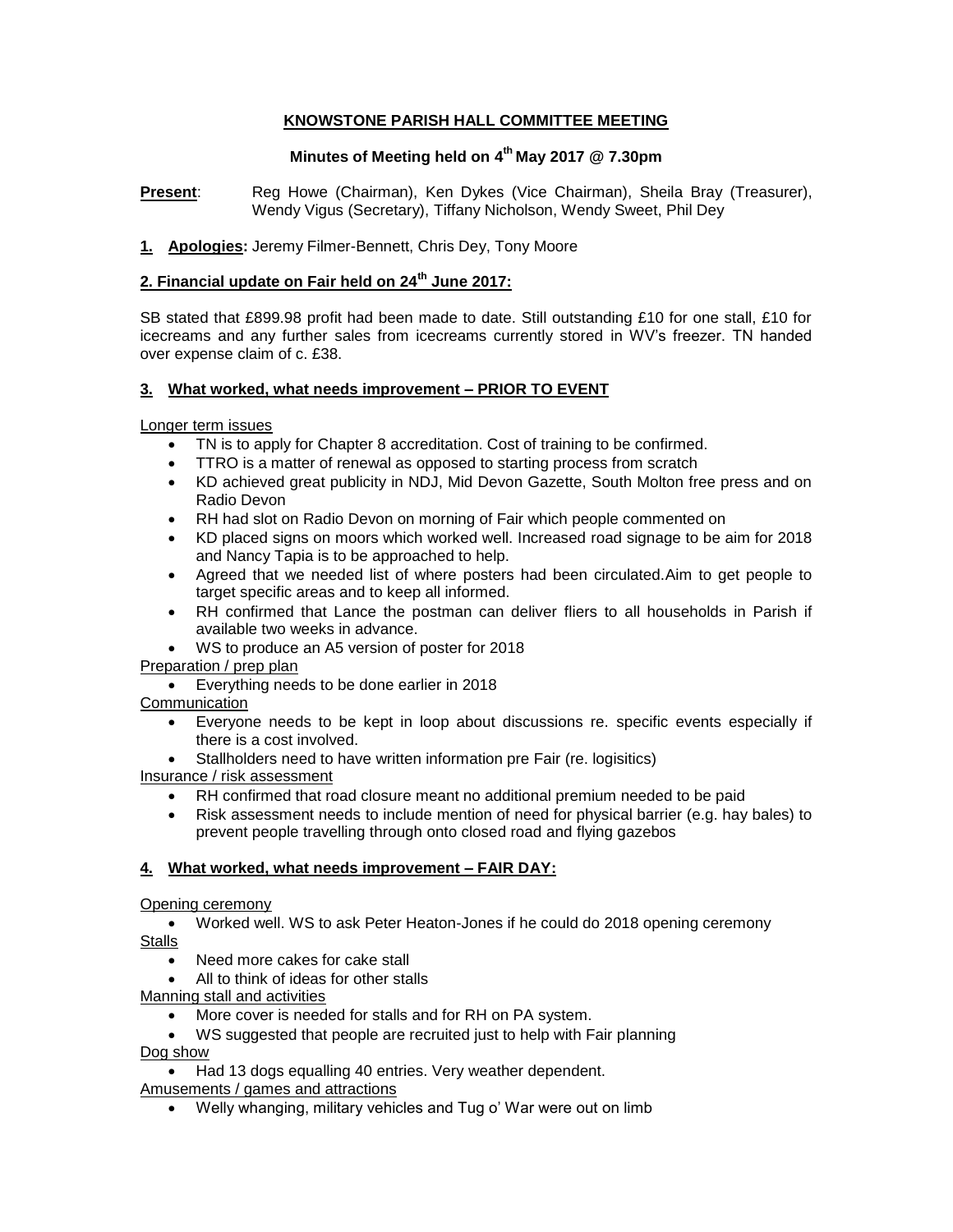Lucky Programme

- Worked well and people stayed to see result
- TN confirmed that the Masons Arms are happy to donate same prize in 2018
- WS to review logistics to ensure that only numbers sold go into draw
- WS emailed Masons Arms to confirm winner

Parking

- Excellent car parking facilities
- Need extra people to relieve car parking stewards and road marshalls
- Need someone permanently at junction in Knowstone (Tracey's Hill side)
- Need blocked off area for disabled parking

Competitions / auction

- SB recommended using staging cards so everyone knows who entered what (at end)
- Agreed to consider silent auction for photos / crafts
- White tablecloths to be used next time
- Only cakes and floral art to be auctioned next time
- Ray Sweet did great job with a difficult audience (auction raised c. £130)

Refreshments

- RH confirmed that JFB sold everything and all agreed he did a great job
- Icecream trike proved good addition despite weather
- PD suggested that other items are considered for BBQ (e.g. chicken)
- TN suggested icecream cones rather than tubes
- SB confirmed that BBQ / icercream appeared to make profit of c. £85
- All agreed that options for purchasing BBQ items would be discussed at further Fair planning meetings

Music

Great addition. TN confirmed that payment was made from Hall funds.

### **5. What worked, what needs improvement – CLEAR UP DAY**

• Need to greater clarity over logistics of clear up day and specific requirements must be communicated to all committee members

# **6. Thank you letters**

WV is to write to four judges, Masons Arms, Gordon and Thelma Willmetts, Blundells, Mark Blatchford at South West Highways, Michael at Mariansleigh who took some leftover books.

# **7. Looking ahead – points to think about for 2018**

Date

As stated in programme  $-$ Saturday 16<sup>th</sup> June. Start telling people now.

Road closure

As in section 3, bullet points one and two

Signage

- Both Nancy Tapia and Cat Omell to be approached re. signage (on roads / at fair)
- TN suggested similar signs for all stalls
- Agreed that we would up number of road signs and be 'cheekier' re. locations

Venues

- KD confirmed that John Stanbury is happy for us to use his rented field by Masons Arms
- TN asked about Parish field at East Hill but not likely to be available for 2018.
- All to consider how to use Thelma and Gordon's field further (if possible)
- Location of Tug o'War to be considered.

 All agreed that KD would purchase an adult and child rope for Hall usage Wet weather plan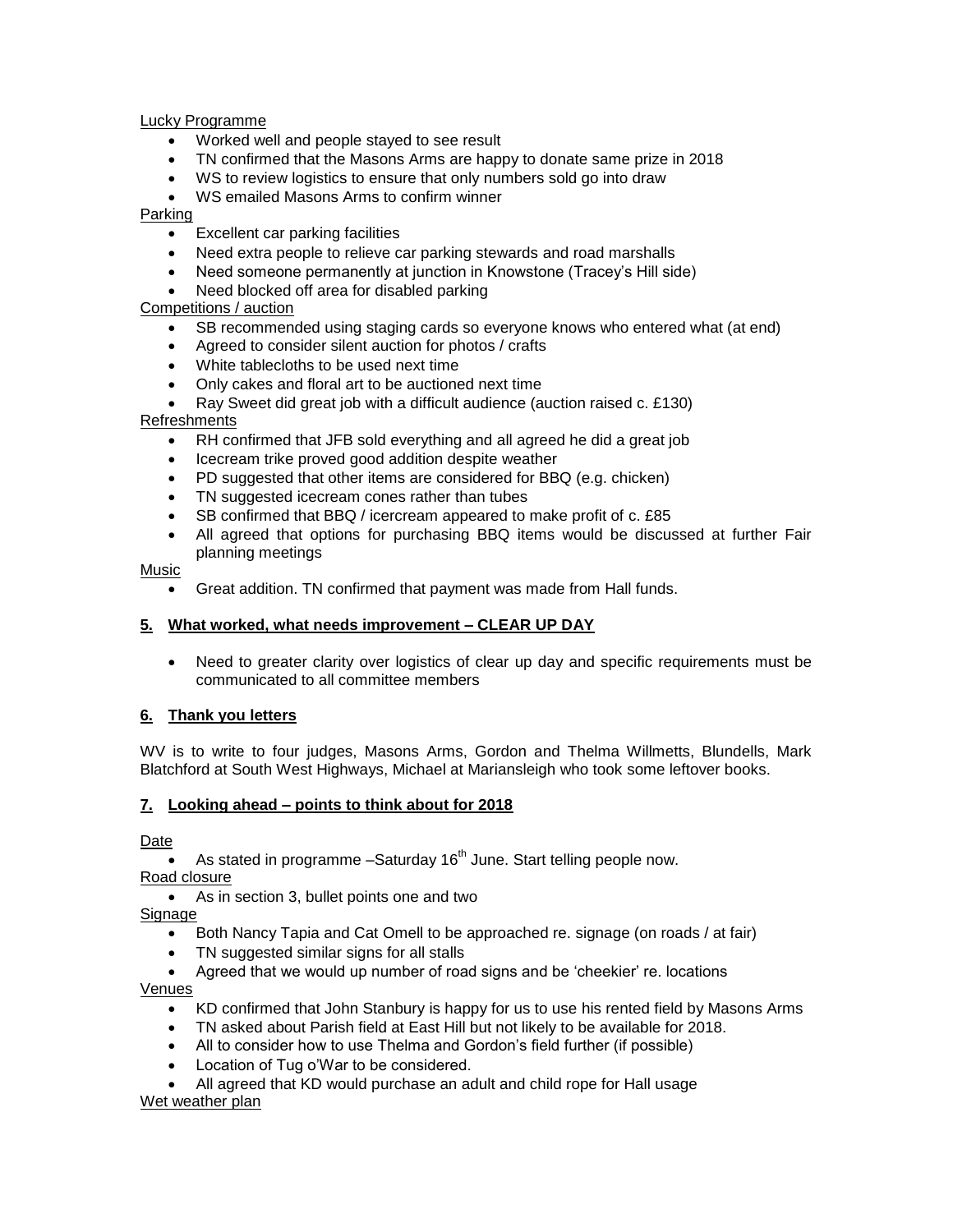- Crucial to have one in advance and to state a time when we all know which is to be used
- KD to purchase additional gazebos to ensure we have cover for all stalls

Games and amusements

- Plate smashing was popular addition
- WV stated that more was needed for younger children. KD confirmed that he has serviced the ducks and found hoopla. All felt to be good additions for 2018.
- PD suggested inclusion of animals to entertain children
- KD confirmed that John Locke would make stocks for 2018
- KD suggested skittles and location to be considered

# Music

• TN to follow up Morris Men leads

**JFB to approach South Molton Town Band** 

- Stalls / stallholders
	- WV to write to all stallholders to thank them for attendance and to mention 2018 date
	- SB to contact ceramics contact in Brushford
	- RH to ask Johnny Kingdom to run a stall

**Competitions** 

- Overall format felt to be good
- SB to ask Fred the ex postman to judge photography
- Other judges to remain as they are if possible

Dog Show

- WS requested that grass is cut a bit shorter
- WS suggested sponsors of events / classes (applies to overall Fair as well).
- Any sponsors to be listed in programme

Exhibits

- Spencer Stinchcombe and paramotor to be asked to attend again
- WS suggested a classic car line up and location to be considered
- TN suggested a Fire Engine could be an appealing display

### Masons Arms

- Anecdotal feedback suggests they did well from day
- TN confirmed that they could not run outside bar due to staffing issues

### **8. Fair file and other key actions**

WV is to work with RH to create a fair file. RH confirmed that TM took photos throughout day which will be used in file.

### **9. Approval of minutes from 09.05.17**

No amends. KD proposed and SB seconded. Minutes were approved without amendment.

# **10. AOB**

All agreed that ceiling would be painted cream as removal of lights would leave noticeable marks.

KD confirmed that Mr Penfold would complete tarmacking of drive this week.

KD confirmed that frame saw is back from the Tiverton Musuem and Terry will mount it on the wall.

KD confirmed that Terry is able to tidy up hallway ceiling rather than replace.

PD stated that Terry is providing a quote for the disabled toilet.